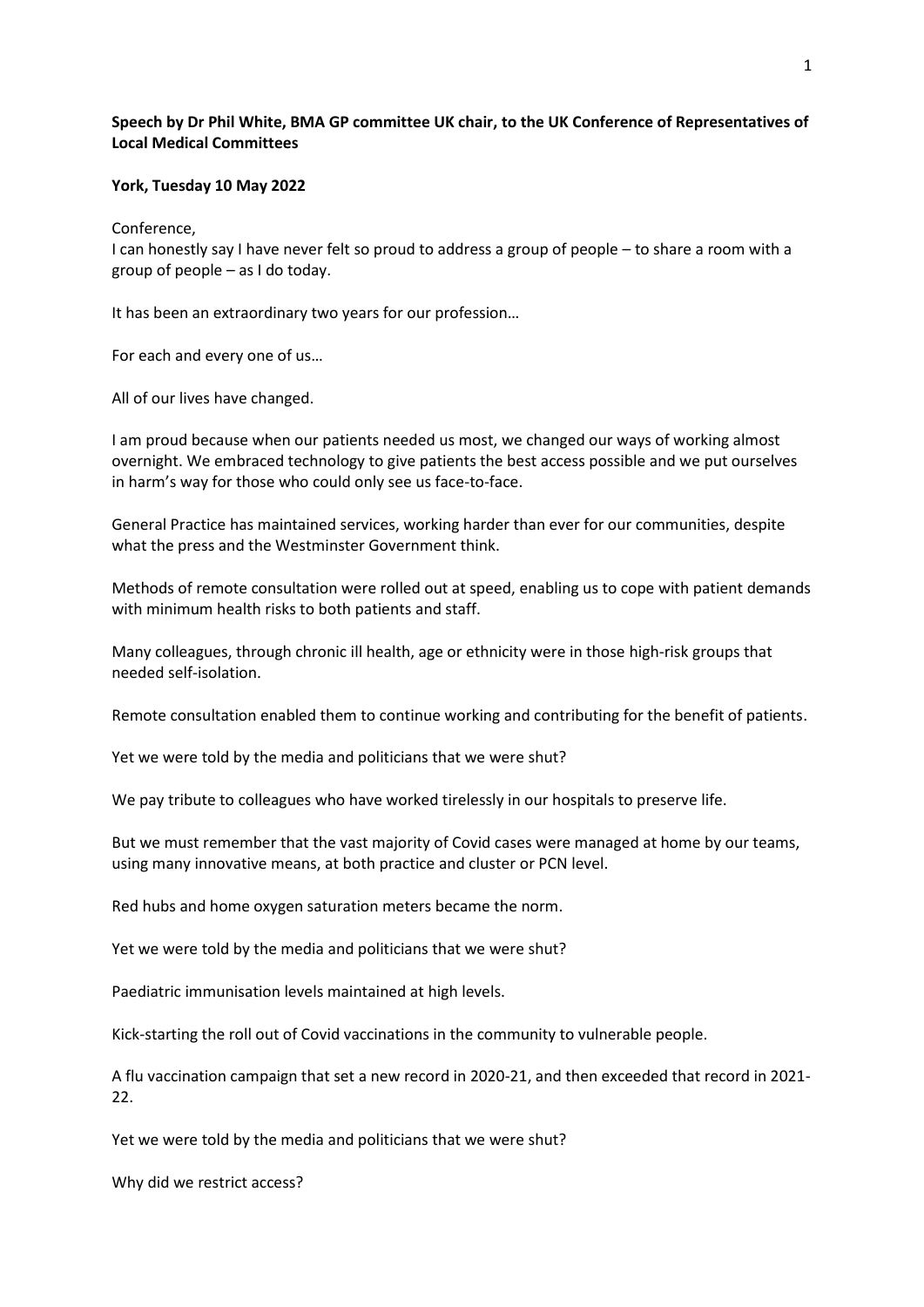Because four Governments legislated it.

It became law that numbers coming through our surgeries should be restricted.

There were distancing restrictions, increased levels of disinfection, use of Personal Protective Equipment, and windows wide open.

We have three Governments who accept that the restrictions were for patient and staff safety.

But one Government has sought to blame General Practice for this. You don't need me to tell you which one. Their reputation speaks for itself.

I am proud to stand before you – to stand with you – today, because you responded to an unprecedented situation with the utmost vigour and compassion and with our populations in our hearts every step of the way.

Tragically, some of our colleagues lost their lives to Covid-19.

In March, the families of many of these much-loved doctors gathered at BMA House where tributes were paid to their loved ones. We will forever remember the immense legacy they leave.

Conference, general practice was in crisis before this pandemic.

We have given everything to weather the storm of the past two years.

Now we face a daunting, exhausting – and growing – mountain of unmet need in our communities.

We have thousands more patients on our practice lists.

We regularly break records for numbers of appointments booked and patient contacts.

And we have to do all of this with a dwindling workforce and our hands tied behind our back by a lack of resource, the endless cuts in community services and blockages across secondary care.

The workforce crisis we face in general practice is particularly severe.

At a recent launch of a campaign to Rebuild General Practice, orchestrated by the BMA and the GPDF, the starkness of the situation was clear…

It appears things have got so bad that the BMA and Jeremy Hunt were sharing a stage – campaigning side-by-side.

If our politicians don't listen now – when everything we know and understand turns upside down like this – when will they?

While our personal and working worlds have become increasingly difficult, so too does the wider political landscape both at home and abroad.